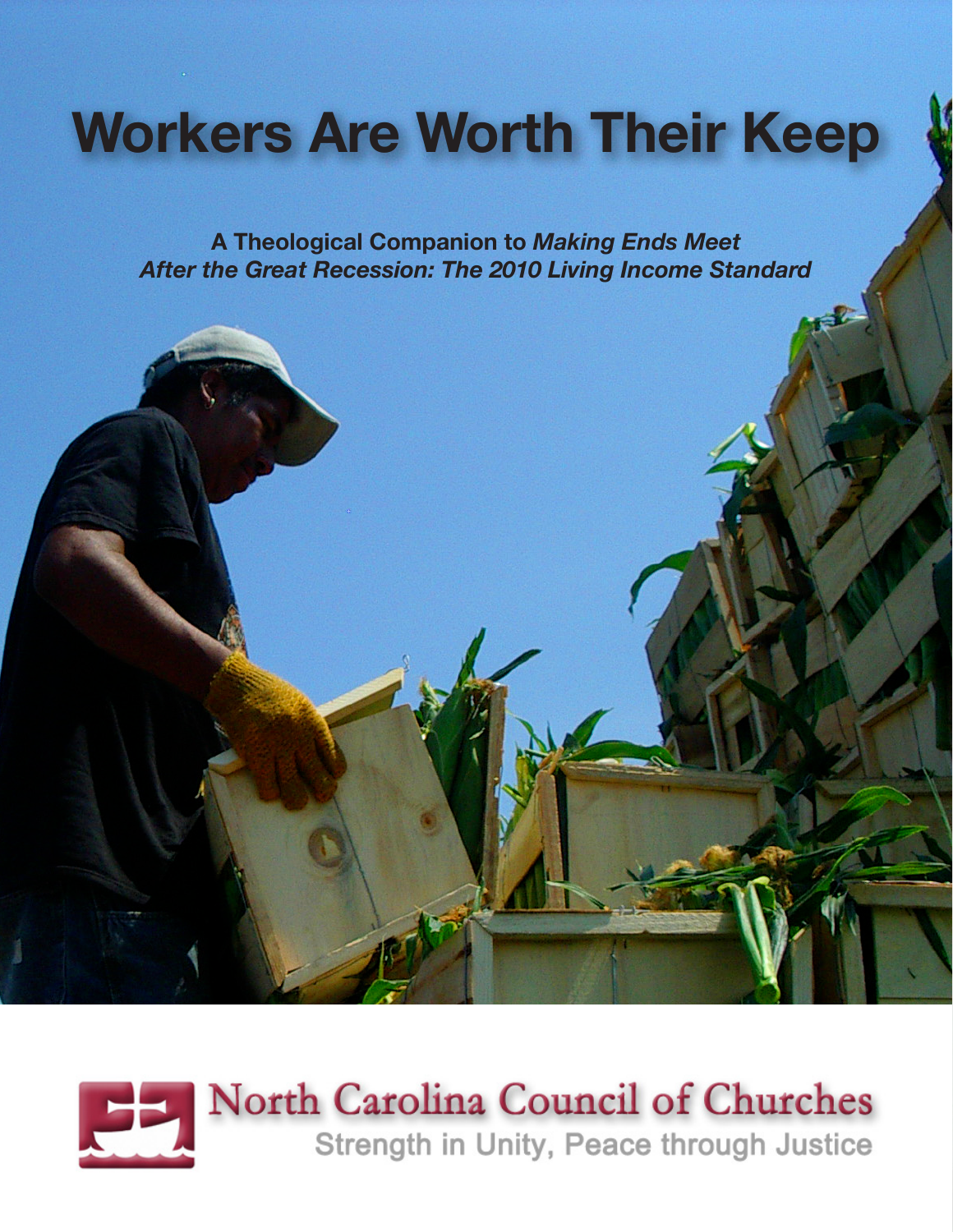## **Acknowledgements**

Lee Foster and Keith Gustine, Duke Divinity School interns with the NC Council of Churches, provided the primary research and writing for this resource. Chris Liu-Beers, Program Associate with the Council, compiled and formatted everything. Aleta Payne, Associate for Development and Communications, assisted with editing. The Council's Executive Director, Rev. George Reed, has overseen this project since its inception. He wrote the introduction and also helped with editing.

Many thanks to our colleagues and friends at the NC Justice Center, whose excellent research and publications provide vital data and analysis for policymakers and concerned citizens across the state.

Visit our website to get the latest resources on faith and economic justice, including:

- *• Raleigh Report* frequent legislative updates on the NC General Assembly
- Free worship resources
- Sermon library
- Additional publications
- And more...

**www.nccouncilofchurches.org**

© 2011 North Carolina Council of Churches.

Permission is granted to reprint this material for use in religious services or education. Please include credit to the NC Council of Churches and to the sources noted in the text.

*Cover photo of a farmworker in Washington County, NC, by Elise Roher*  with the Farmworker Unit of Legal Aid NC (www.farmworkerlanc.org). *Used with permission.*

# **About the North Carolina Council of Churches**

The North Carolina Council of Churches was founded in 1935. We are a statewide ecumenical organization promoting Christian unity and working towards a more just society.

The Council enables denominations, congregations, and people of faith to individually and collectively impact our state on issues such as economic justice and development, human well-being, equality, compassion and peace, following the example and mission of Jesus Christ.

Our members include 27 judicatories of 18 denominations and eight individual congregations. Across the state, our members have over 6,200 congregations with about 1.5 million congregants.

# **Contact Us**

North Carolina Council of Churches 27 Horne St. Raleigh, NC 27607 (919) 828-6501 www.nccouncilofchurches.org nccofc@nccouncilofchurches.org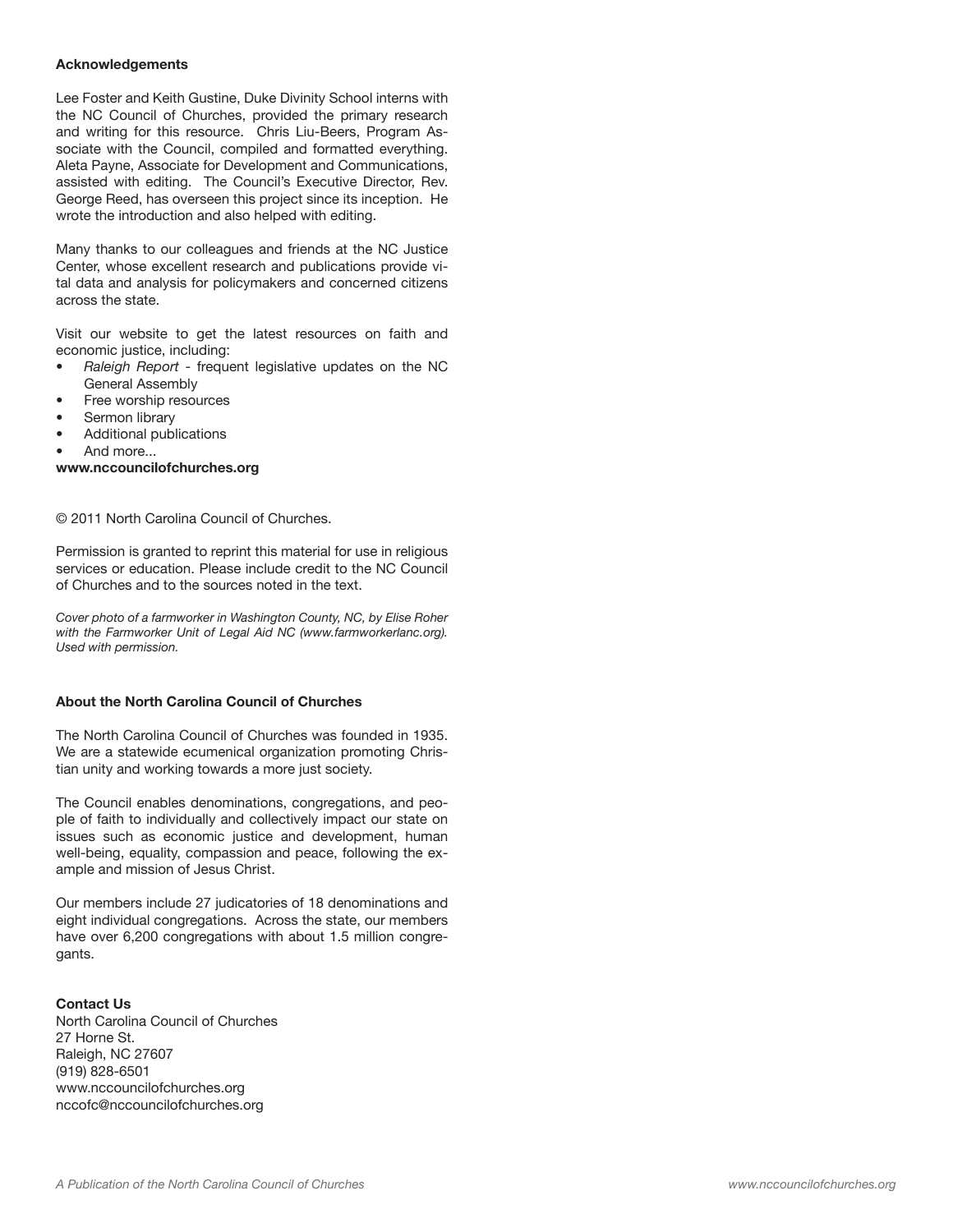# **Table of Contents**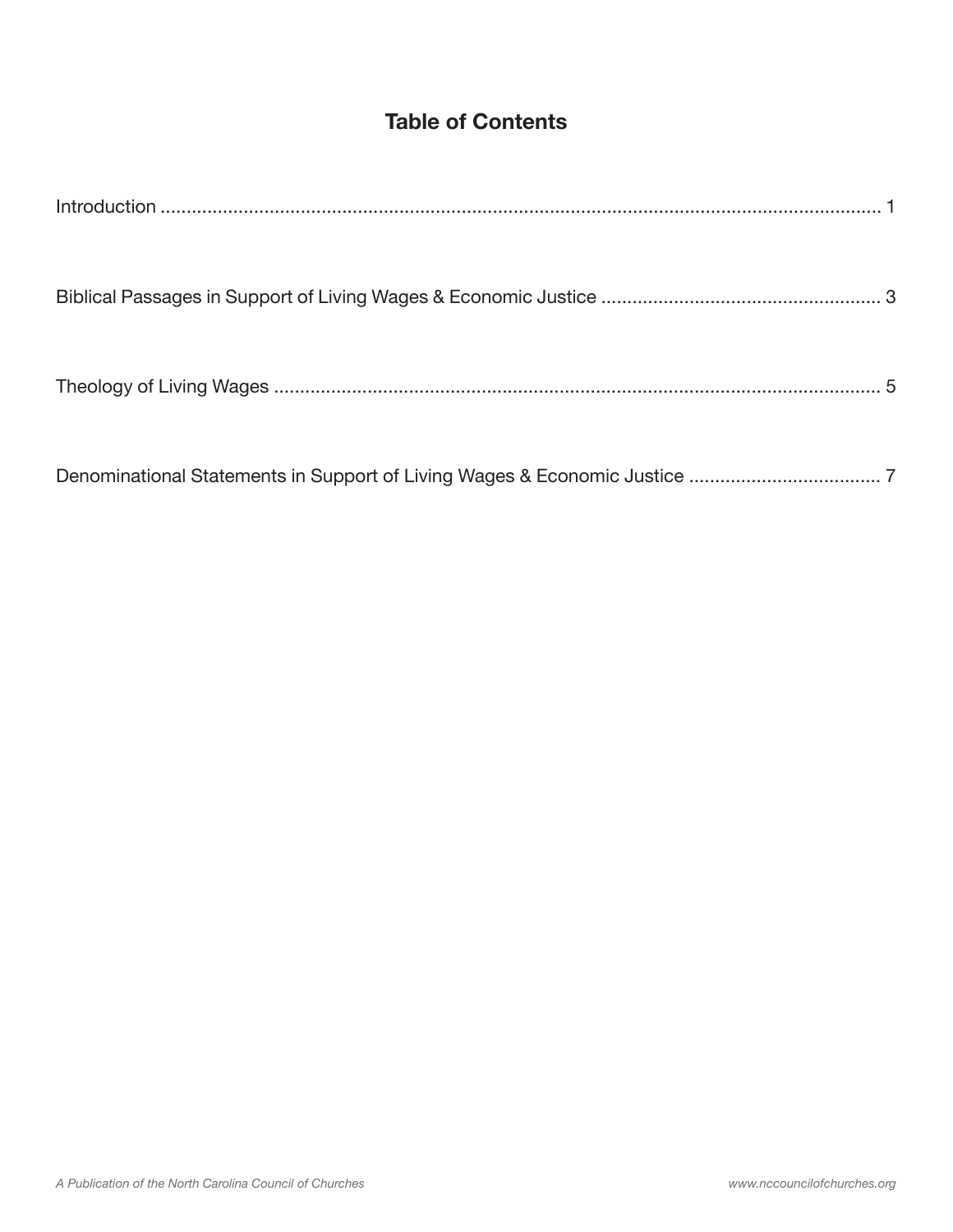# **Introduction**

*True compassion is more than flinging a coin to a beggar; it understands that an edifice which produces beggars needs restructuring. ~ Rev. Martin Luther King, Jr.* 

*A just wage for the worker is the ultimate test of whether an economic system is functioning justly. ~ Pope John Paul II* 

I can still see her in my mind's eye.

It was 1969, and I was part of a choir premiering the folk musical "Good News" in Europe. (In Baptist circles, it was the trailblazing work that brought – gasp! – guitars into a lot of churches.) One of our stops was a large gathering in Berne, Switzerland, of Baptist youth from all over the world.

Bag lunches were served every day to all of us at the Youth Congress, several thousand people. The meal included a piece of luncheon meat. (I remember distinctly that it was tongue one day.) There was a hard roll, about the size and consistency of a baseball. A piece of fruit. And a candy bar that tasted like instant coffee flakes dipped in chocolate. We groused a lot about the lunches and tossed a lot of food in the trash.

We were on our tour bus, about to leave the dorm where we had been staying, when a few of us saw her. She looked about sixty years old, and she looked like she could have been my grandmother. She came quietly around the corner of the building, went straight to the big trashcan, and started digging out our thrownaway lunches. She put what she could find in a bag, and she was gone.

Sheltered life that I had led, I had never before seen someone using a trashcan as a food source.

In Luke 16:19-31, Jesus tells one of his most famous parables about an anonymous Rich Man and his poor neighbor Lazarus. What a study in contrasts! The rich man "feasting sumptuously" every day. We may feast on Thanksgiving and Christmas, or even for regular Sunday dinners. But every day? And he dressed in the finest clothes. He clearly had it made. By contrast, Lazarus ate whatever crumbs he could find, and his health care was provided by the neighborhood dogs. The contrast continues after both have died. Lazarus finds himself in heaven, comforted by none other than Father Abraham. Rich Man finds himself in hell, not comforted by anybody.

And what was Rich Man's sin? Why did he end up in hell, looking over to the other side? The passage doesn't say for sure. It does not say that his failing was simply his wealth. There's nothing to suggest that he had gotten rich directly at the expense of Lazarus. Or that Lazarus was his oppressed worker. Or that Rich Man kicked Lazarus every time he went by. There's really nothing to indicate that Rich Man ever even paid any attention to Lazarus. And maybe that's it. Maybe Rich Man had managed to come and go, day after day, without really seeing Lazarus outside his house. How could Rich Man help if he didn't even see the man in need?

John put things in the proper order when he asked, "If you have the world's goods and see your brother and sister in need, yet

close your heart against them, how does God's love abide in you?" (I John 3:17).

I first had to *see* the woman in Berne. And, while I can't tell you that we piled off our bus and rushed over to help, I can tell you that her image had a lot to do in pointing me towards ministry that addresses the laws and systems that force people to become dumpster divers.

For those of us who are comfortably middle class (or above), the situation of our brothers and sisters who toil away at low wage jobs is something we just don't see. The minimum wage is currently \$7.25 per hour. You can run the math on that. \$7.25 per hour. Forty hours per week. Fifty-two weeks per year. One person working full-time, all year, with no vacation, no time off for anything, would earn \$15,080, before payroll taxes.

We could talk about how that's less money than the federal pover-

ty level for a family of four. And we could talk about how that poverty level is an outdated measure of poverty, how a family living just above "poverty" can't pay for its basic needs.

**"A job should lift people out of poverty, not keep them in it."**

Instead, I want you to imagine yourself as a single parent with one or two kids. Try figuring out your family budget. Start with rent. If you are not currently a renter, check out what rents are in your community. Find out what kind of place you and your kids would have for \$500 per month. It's another part of actually seeing Lazarus.

Then there's food. Transportation to get to your job. Child care, if your kids are too young to be at home by themselves. Telephone. Clothes. Can you imagine what that life would be like? For those of us who have never been there, I doubt that we can. But it's those of us who have never been there who, like the Rich Man in Luke 16, most need to see our modern-day Lazaruses.

And then, as John says, we will be inclined to help, because, after all, we do know God's love.

That help may take the form of charity. Giving canned goods and used clothes. Helping out at the free clinic. Working on a Habitat home. But our response also needs to include justice. It's just not right for someone working full-time not to earn enough to support her family. As the Let Justice Roll living wage campaign has reminded us, "A job should lift people out of poverty, not keep them in it." For those of us who are employers, the justice response means paying our employees a living wage. And being sure that our churches and other religious institutions are paying a living wage. To all our employees.

And for all of us, the justice response means working to raise the minimum wage to something that is actually adequate to support a family's basic needs. In the summer of 2006, a strong coalition of faith-based activists—bishops and laypeople, pastors and children, conservatives and progressives—came together to secure passage of legislation which increased the minimum wage. It wasn't enough even then, but it was better than nothing. Now five years of increasing costs – think especially of escalating health care costs and of everything that \$4 gasoline means – are putting the issue back on our radar screens. Is there the political will to address the minimum wage again? We must find out.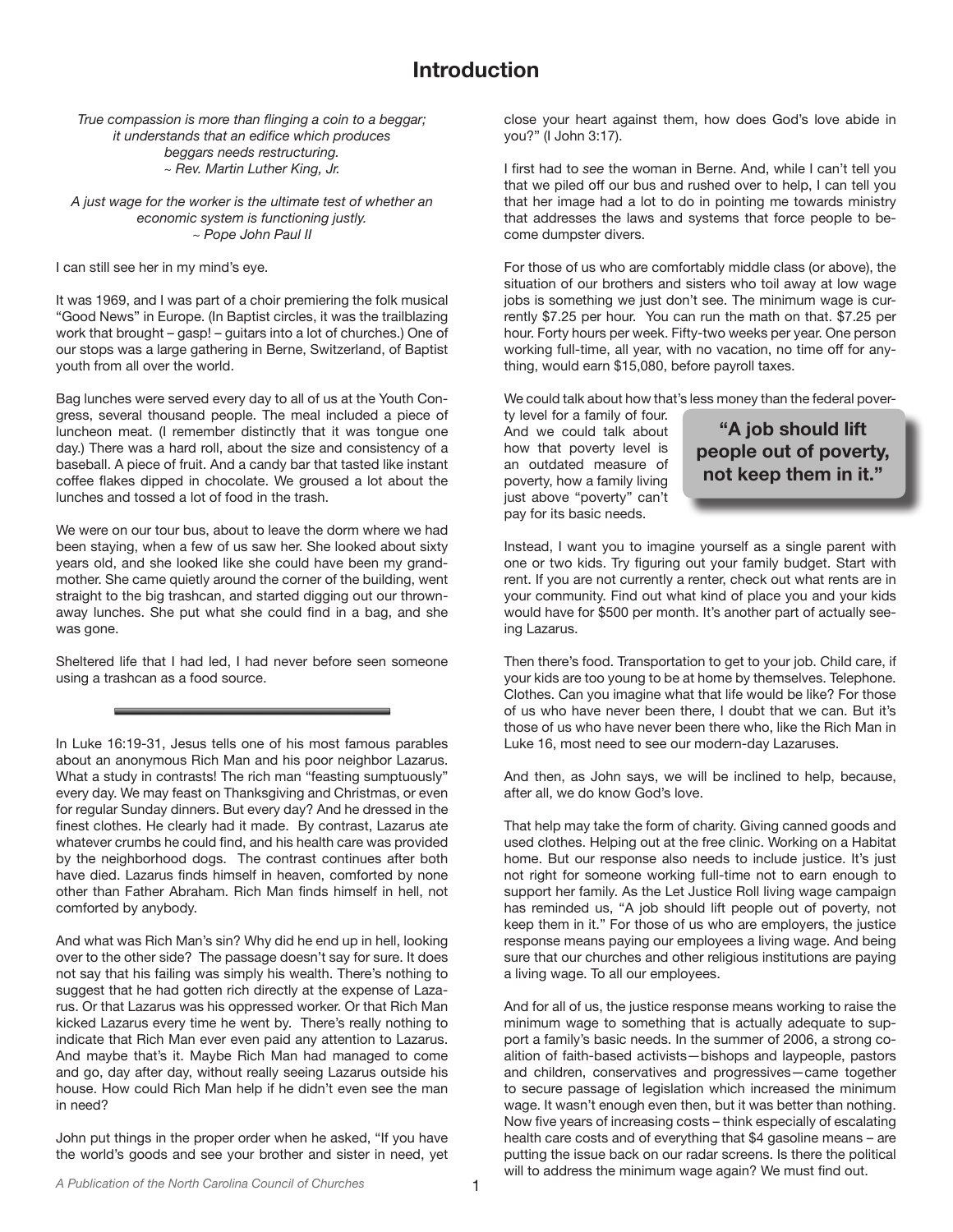# **Introduction**

Because low-wage workers still struggle to make ends meet. And because, having seen them, how can we not help?

A new study by the North Carolina Budget and Tax Center, entitled *Making Ends Meet After the Great Recession: The 2010 Living Income Standard*, highlights the challenges facing low-wage workers across the state:

For many in North Carolina, work falls far short of its promise. Almost 35 percent of North Carolinians in 2009 earned low incomes while working, and the number and proportion of such families has risen since 2000.

During the last decade, the number of low-wage work opportunities grew at a greater rate than the number of well-paying jobs with benefits. Then the Great Recession struck, devastating the finances of workers who did not earn enough to build substantial nest eggs of savings and assets. This one-two punch of the prevalence of low-wage work and the Great Recession has contributed to the accelerated growth in the struggles working families face on a day-to-day basis. These daily challenges can quickly become generational struggles as low-wage jobs are less likely to support children's healthy development and increasingly can doom children to a lifetime of low earnings and limited economic mobility.

Restoring not only the promise of work but also the opportunity for well-paying jobs with benefits is the central challenge confronting North Carolina as the state maps its course out of the Great Recession.

This companion to *Making Ends Meet After the Great Recession* is meant to bring the issue of wages into conversation with theological perspectives of economic justice. *Workers Are Worth Their Keep* is divided into three main sections. The first section (p. 3) highlights passages from the Bible that speak directly about economic justice, fair pay for workers, and the call of God to treat workers with dignity. Here we find that the Bible speaks directly to the question of living wages.

The second section (p. 5) examines the perspectives of several major figures from Christian traditions. While their contexts vary greatly, their voices converge around the calling to pay workers wages that are fair and just. For these theologians, to rob workers of living wages is to sin against God.

The third and final section of this resource (p. 7) quotes from official statements from many of the denominations represented in the NC Council of Churches. Nearly all denominations across the theological spectrum agree that wages are a moral issue and that workers should be treated with dignity and respect. In particular, many statements highlight the need for families to be able to support themselves through their work – a need that is not always met by today's low-wage industries.

I hope that *Workers Are Worth Their Keep* will help people of faith to focus on fair wages as an issue of faith, an issue addressed by our scriptures, by our theologians, and by our denominations. May it lead us to get involved and to make a difference.

Rev. George Reed, Executive Director, NC Council of Churches July 2011



#### **Download the full report at: www.ncjustice.org/?q=node/916**

*Work provides not only the ability to meet the most basic human needs but also access to new opportunities and a sense of dignity and purpose, all of which have driven America's economic growth for generations. For many in North Carolina, however, work falls far short of its promise. Restoring not only the promise of work but also the opportunity for well-paying jobs with benefits is the central challenge confronting North Carolina as the state maps its course out of the Great Recession.*

*Yet, without a meaningful measure of the economic pressures facing low-wage families, it is difficult to determine the scope of the challenge and guide a response. The North Carolina Budget and Tax Center created the Living Income Standard (LIS), a market-based approach to estimating how much income a working family with children must earn in order to pay for basic expenses. The LIS provides a conservative estimate of how much it truly costs to make ends meet in the state.*

*This 2010 version of the Living Income Standard finds that the North Carolina family of two adults and two children must earn \$48,814 annually—an amount equal to 221 percent of the federal poverty level—to afford the actual costs of seven essential expenses: housing, food, childcare, health care, transportation, taxes and other necessities (like clothing, personal care items, household supplies, school supplies and local telephone service). To meet that level, the adults in the average four-person family would need to earn a combined \$23.47 per hour and work 40 hours a week, 52 weeks a year.*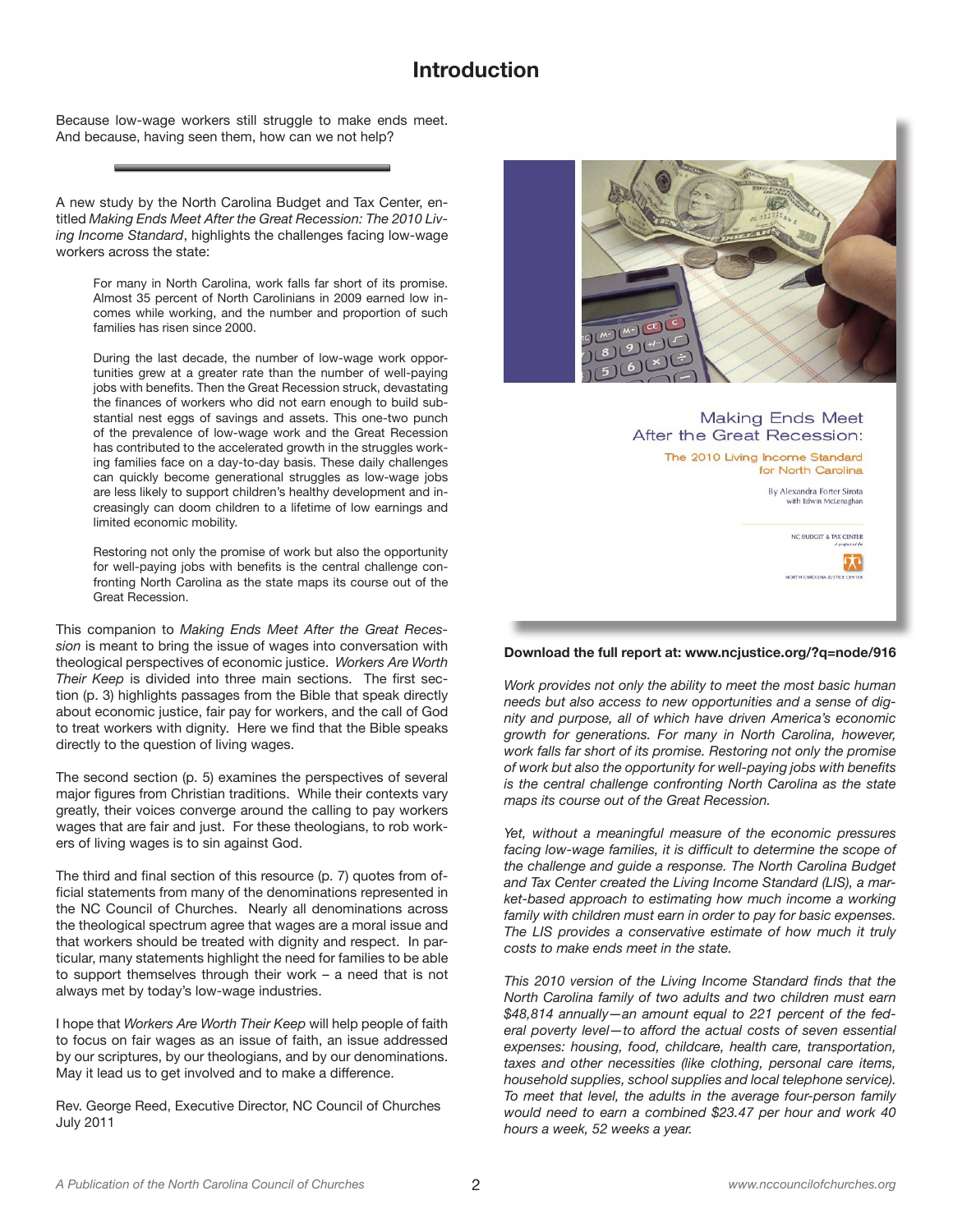# **Biblical Passages in Support of Living Wages & Economic Justice**

# **Background**

The message from the Old and New Testaments on the dignity of work is clear – those who labor deserve to be treated with respect. As with most social justice issues, the Biblical witness around economic oppression was radical at the time and crucial for today, driven by a call for fairness and equity.

Both Testaments have plenty to say about economic oppression of the poor, wages, and systemic inequalities between the "haves" and the "have nots." Beginning in the Pentateuch and continuing through the Prophets, the Old Testament gives a clear and consistent witness against such practices as poverty wages, wage theft, economic disparity, and the exploitation of those in need. For example, many texts offer protection for vulnerable populations - often described as "widows" and "orphans." From Jesus to Paul to James, the New Testament witness is also very clear when it comes to respecting workers.

Recent economic analyses of the Roman Empire, which included the birthplace of Christianity, show that an estimated 55 to 68 percent of the populace lived at or below the subsistence level, with an additional one in four people being only just above the subsistence level (Bruce W. Longenecker, *Remember the Poor: Paul, Poverty, and the Greco-Roman World*, 45-46). Even worse, the vast majority of the time, the religious, cultural, and legal context of the day favored the rich and helped keep the non-elite in poverty. Exploitation and oppression were tolerated. Therefore, when biblical writers from Old Testament prophets to followers of Jesus decry wage theft and speak against oppression, they challenge common and prevalent practices and stand in sharp contrast to the wider culture that condoned such conduct.

The following list of verses is not meant to be exhaustive, but rather to demonstrate that God calls all Christians to help protect the least among us. In the biblical witness, we find the resources we need to support living wages and to fight injustices like wage theft and exploitation of the poor.

-Lee Foster, NC Council of Churches Intern

*Except where noted, all verses from the New International Version. Commentary in italics.*

# Leviticus 19:13

Do not defraud or rob your neighbor. Do not hold back the wages of a hired worker overnight.

#### Deuteronomy 24:14

Do not take advantage of a hired worker who is poor and needy, whether that worker is a fellow Israelite or a foreigner residing in one of your towns. Pay them their wages each day before sunset, because they are poor and are counting on it. Otherwise they may cry to the LORD against you, and you will be guilty of sin.

#### Proverbs 13:23

An unplowed field produces food for the poor, but injustice sweeps it away.

# Proverbs 30:14, NRSV

There are those whose teeth are swords, whose teeth are knives, to devour the poor from off the earth, the needy from among mortals.

#### Isaiah 10:1-3

Woe to those who make unjust laws, to those who issue oppressive decrees, to deprive the poor of their rights and withhold justice from the oppressed of my people, making widows their prey and robbing the fatherless. What will you do on the day of reckoning, when disaster comes from afar? To whom will you run for help? Where will you leave your riches?

#### Jeremiah 2:34

On your clothes is found the lifeblood of the innocent poor, though you did not catch them breaking in.

#### Jeremiah 5:28

Their evil deeds have no limit; they do not seek justice. They do not promote the case of the fatherless; they do not defend the just cause of the poor.

*In this verse, "they" refers to the small upper class of society. The "fatherless" and the "poor" represent the least powerful in society. The judgment against the rich is not because they have more money, but because they do not act in a just manner.*

#### Jeremiah 7:6-7, 9-10

If you do not oppress the foreigner, the fatherless or the widow and do not shed innocent blood in this place, and if you do not follow other gods to your own harm, then I will let you live in this place, in the land I gave your ancestors for ever and ever.… Will you steal and murder, commit adultery and perjury, burn incense to Baal and follow other gods you have not known, and then come and stand before me in this house, which bears my Name, and say, "We are safe"—safe to do all these detestable things?

*These verses are illustrative for a few reasons. First, God tells the people that if they act justly by not oppressing the poor, then they will be allowed to live in the land in peace. The second half of this passage highlights the contradiction between how people actually live versus how they should live. It is similar to a business person acting unjustly at work then appearing at church on Sunday morning and pretending that there is nothing wrong with his or her behavior during the week.*

#### Jeremiah 21:12

This is what the LORD says to you, house of David: Administer justice every morning; rescue from the hand of the oppressor the one who has been robbed.

*"House of David" refers to the royal, ruling house of the nation. Here the role of government is to help and protect the poor and other disadvantaged peoples from those that have power.*

#### Jeremiah 22:3

This is what the LORD says: Do what is just and right. Rescue from the hand of the oppressor the one who has been robbed. Do no wrong or violence to the foreigner, the fatherless or the widow, and do not shed innocent blood in this place.

#### Jeremiah 22:13

Woe to him who builds his palace by unrighteousness, his upper rooms by injustice, making his own people work for nothing, not paying them for their labor.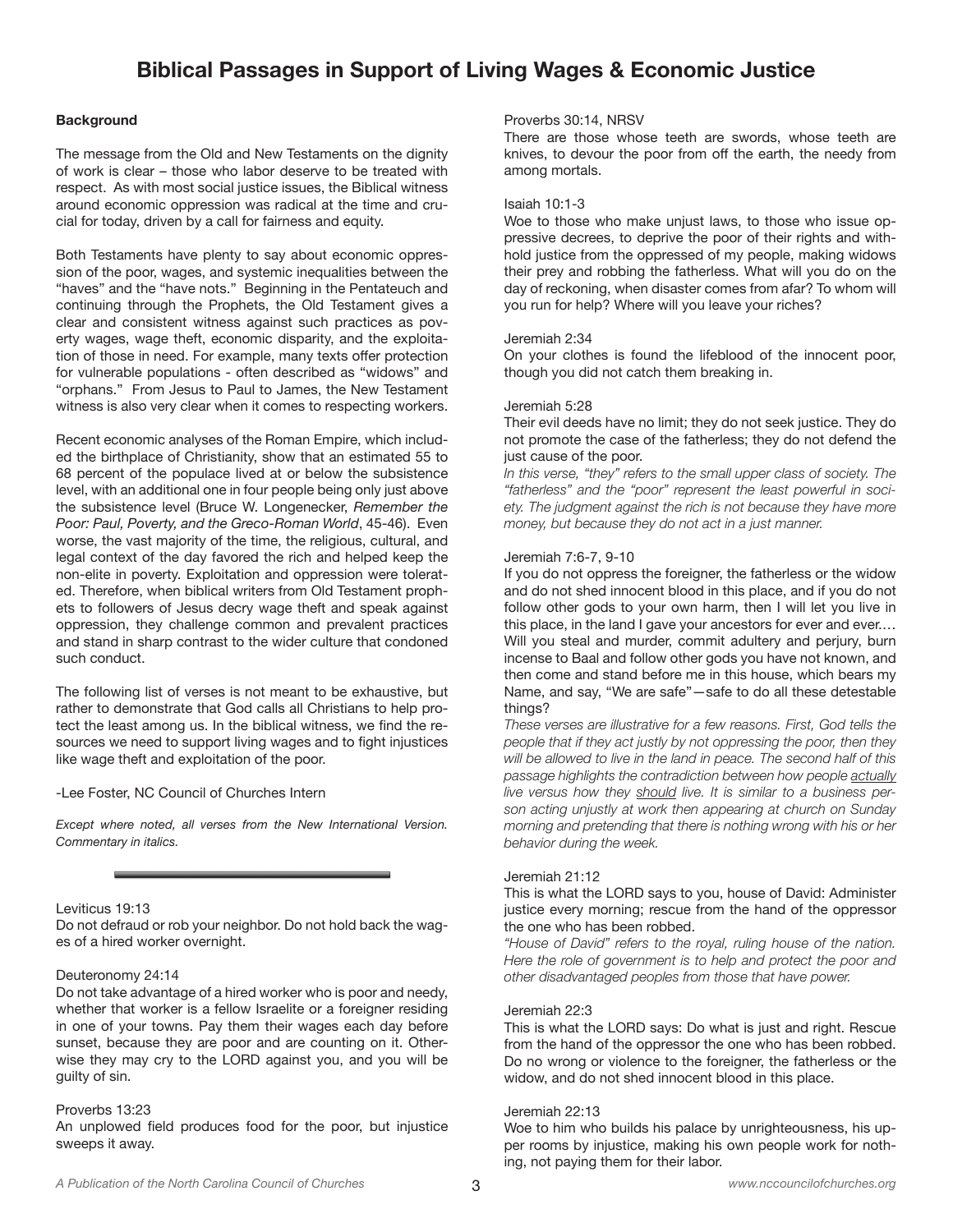# **Biblical Passages in Support of Living Wages & Economic Justice**

# Jeremiah 22:16-17

"He defended the cause of the poor and needy, and so all went well. Is that not what it means to know me?" declares the LORD. "But your eyes and your heart are set only on dishonest gain, on shedding innocent blood and on oppression and extortion." *These verses set up a contrast between the former king, Josiah ("he"), and the current king ("you"). The former king is judged to have been righteous because he defended the poor and the needy, but the current king is rebuked for dishonest gain, oppression, extortion, and "shedding innocent blood."*

## Ezekiel 22:29

The people of the land have practiced extortion and committed robbery; they have oppressed the poor and needy, and have extorted from the alien without redress.

### Hosea 12:7

The merchant uses dishonest scales and loves to defraud. *This is not a condemnation of commerce as a whole, but rather the dishonest practices of those in the nation of Israel.*

# Amos 2:7

# They trample on the heads of the poor as on the dust of the ground and deny justice to the oppressed.

*This is an indictment against the nation of Israel for their ill-treatment of the poor and disadvantaged peoples.* 

#### Amos 4:1

Hear this word, you cows of Bashan on Mount Samaria, you women who oppress the poor and crush the needy and say to your husbands, "Bring us some drinks!"

#### Amos 5:11-12

You levy a straw tax on the poor and impose a tax on their grain. Therefore, though you have built stone mansions, you will not live in them; though you have planted lush vineyards, you will not drink their wine. For I know how many are your offenses and how great your sins. There are those who oppress the innocent and take bribes and deprive the poor of justice in the courts.

#### Amos 5:15

Hate evil, love good; maintain justice in the courts.

#### Amos 8:4-6

Hear this, you who trample the needy and do away with the poor of the land, saying, "When will the New Moon be over that we may sell grain, and the Sabbath be ended that we may market wheat?"—skimping on the measure, boosting the price and cheating with dishonest scales, buying the poor with silver and the needy for a pair of sandals, selling even the sweepings with the wheat.

#### Micah 6:8

And what does the LORD require of you? To act justly and to love mercy and to walk humbly with your God.

# Micah 6:10-11

Am I still to forget your ill-gotten treasures, you wicked house, and the short ephah, which is accursed? Shall I acquit someone with dishonest scales, with a bag of false weights? *"The short ephah" and "dishonest scales" here refers to the practice of deceitful merchants who would defraud buyers by cheating them. Money was weighed during this time, so if a merchant used* 

*a rigged scale, it would cost the buyer more to buy from them than it would to buy from an honest merchant.*

#### Habakkuk 2:6

Woe to him who piles up stolen goods and makes himself wealthy by extortion!

#### Habakkuk 2:9

Woe to him who builds his house by unjust gain, setting his nest on high to escape the clutches of ruin!

#### Zechariah 7:8-10

And the word of the LORD came again to Zechariah: "This is what the LORD Almighty said: 'Administer true justice; show mercy and compassion to one another. Do not oppress the widow or the fatherless, the foreigner or the poor. Do not plot evil against each other.'"

### Malachi 3:5

So I will come to put you on trial. I will be quick to testify against…those who defraud laborers of their wages, who oppress the widows and the fatherless, and deprive the foreigners among you of justice, but do not fear me," says the LORD Almighty.

## Matthew 6:24

No one can serve two masters. Either you will hate the one and love the other, or you will be devoted to the one and despise the other. You cannot serve both God and money.

#### Matthew 10:10

Do not get any gold or silver or copper to take with you in your belts — no bag for the journey or extra shirt or sandals or a staff, for the worker is worth his keep. Whatever town or village you enter, search there for some worthy person and stay at their house until you leave.

#### Luke 3:12-14

Even tax collectors came to be baptized. "Teacher," they asked, "what should we do?" "Don't collect any more than you are required to," he told them. Then some soldiers asked him, "And what should we do?" He replied, "Don't extort money and don't accuse people falsely..."

#### Luke 10:7

When you enter a house, first say, "Peace to this house." If someone who promotes peace is there, your peace will rest on them; if not, it will return to you. Stay there, eating and drinking whatever they give you, for the worker deserves his wages.

#### Romans 4:4

Now to the one who works, wages are not credited as a gift but as an obligation.

#### 1 Timothy 5:18

Scripture says, "Do not muzzle an ox while it is treading out the grain," and "The worker deserves his wages."

#### James 5:4

Look! The wages you failed to pay the workers who mowed your fields are crying out against you. The cries of the harvesters have reached the ears of the Lord Almighty.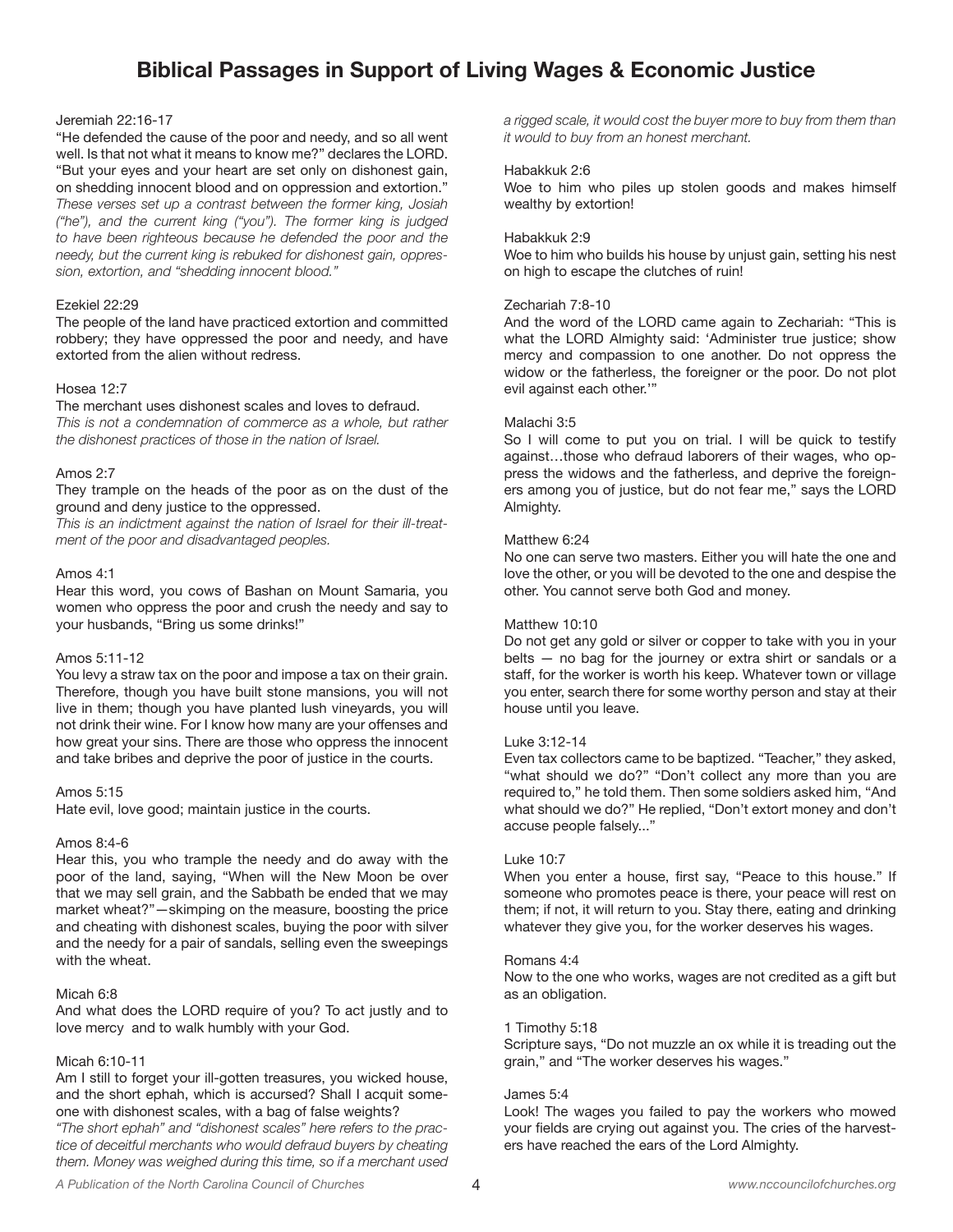# **Theology of Living Wages**

#### **Background**

*The Oxford Dictionary* defines theology as "The study of the nature of God and religious beliefs." Christian traditions have used theology as a way to explore many ideas, practices and concerns. The word does not denote a small group of subjects, but rather all subjects, because God created all things. God should not be excluded from the conversations that communities have about living wages because God created people as social creatures. In being social, human beings develop economies, and that aspect of our existence - like all aspects - should be affected by our faith. Many theologians have used Scripture, reason, and worship to address living wages. Scattered throughout time and different economic atmospheres, the theologians below defend a just and living wage.

-Keith Gustine, NC Council of Churches Intern

# **Luther and Calvin Call for Justice**

The two prominent Protestant Reformation theologians, Martin Luther of Germany and John Calvin from France, found that the call of the Christian to be a priest in every aspect of life included valuing common labor. Luther recognized the worth of labor when he wrote, "Many kinds of work may be done for the bodily and spiritual welfare of the community, just as all the members of the body serve one another."<sup>1</sup> Calvin too acknowledged that work of any kind honors God if done in love. For example Calvin is often attributed with having said, "There is no work, however vile or sordid, that does not glisten before God." These theological statements indicate how all labor – and thus laborers – matter to God, thus heavily informing the question of fair wages.

The wages of laborers in their local markets concerned both leaders. Luther argued that, in the same way a just price should be paid for a product, "Even a farmhand must have food and pay for his labor. Who can serve or labor for nothing? The gospel says, 'The laborer deserves his wages.'"2 Luther used the metaphor of a just and fair price, which should either be set by temporal authorities or, when such a rule does not exist, be supported by Christian conscience, to address fair wages.<sup>3</sup>

Calvin explicitly protected workers, especially the vulnerable ones who lived in constant necessity. In his sermon on Deuteronomy 24:14–18, Calvin condemned both the practice of underpaying and withholding pay. He wrote, "The rich… often spy for occasions and opportunities to cut down by half the wages of the poor people who need employment… When we use such hardness, even though we do not retain his salary, we are truly cruel and we defraud a poor man."4 He continued by saying, "When the poor whom you have employed at work, and who put their work, their sweat, and their blood for you, have not been paid what is right, when you do not give them comfort and support; if they demand vengeance from God against you; who will be your lawyer or your advocate, so that you will be able to escape?"5 Through his preaching Calvin taught his flock

1 Luther, *To the Christian Nobility Concerning the Reform of the Christian State*, 1520.

that employers who took advantage of their employees will ultimately stand before God with no way to hide the injustice of their action.

Luther and Calvin were concerned less with how Christians could get more money, but more with preventing greed. The discussion of fair wages in the Christian context during the Reformation had at the forefront the reality of sin in the economy, but with a positive outlook. Through contracts and salaries supported by Christian love and principalities, the sin of greed could be deterred, and workers as well as employers could be protected from each other and themselves.

#### **Augustine's Love and Wesley's Justice**

In Christian scripture and tradition, love and justice are central to any relationship. In their own times and places in history, both Augustine of Hippo and John Wesley demonstrated the Christian calling for living wages. Augustine focused on love, while Wesley showed the importance of justice and how justice leads to a proper relationship between employer and employee.

Augustine was a 4<sup>th</sup> century bishop in North Africa who emphasized the Christian ethic of love with the crucial distinction between enjoying and using. For Augustine, when we enjoy something, we love it for its own sake, and only God deserves to be enjoyed in this sense. All other things are to be used or loved because of God. Augustine's explicit concern with wages revolved around honesty. Wages are considered fair as long as both the employee and the employer have refrained from fraud. Augustine's ethic of love implicitly bolstered living wages, calling employers to love God in their actions towards their work force. "Using" people in this case does not entail abuse or advantage, but rather participation in what may be called worship, through community. If wages cannot reflect the communal nature of worship, than they do not meet Augustine's criteria for how human beings should "use" one another.<sup>6</sup>

In John Wesley's 18<sup>th</sup> century context, the Atlantic slave trade was operating and shipping millions of Africans to the plantations of the Americas. In his writings Wesley attacked the institution with a clear emphasis on the importance of Christian responsibility to neighbor. The basis of this assertion shows how Wesley's theological emphasis relates to fair wages. He wrote, "If, therefore, you have any regard for justice, (to say nothing of mercy, nor of the revealed law of God), render unto all their due."7 In other words, basic human decency requires that workers – even slaves – be paid fairly for their work. Wesley's ideas about work and justice were revolutionary in his time and they continue to reverberate today. Wesley even criticized the buyers of products that depended on slave labor along with those who were directly involved. The kind of relationships that promote justice rely on love of God and respect of God's law.

Augustine and Wesley indicated how love and justice lead to worshipful and wholesome relationships in society, which includes the relationship between the employers and employees. Since wages are a defining part of that relationship they must reflect these theological convictions to be considered fair and just.

<sup>2</sup> Luther, *Trade and Usury,* 1524

<sup>3</sup> Ibid.

<sup>4</sup> Calvin, Sermon 140, Deuteronomy 24:14–18

<sup>5</sup> Calvin, Sermon 125, Deuteronomy 22:1–4

<sup>6</sup> Augustine, *On Christian Doctrine*.

<sup>7</sup> John Wesley, *Thoughts Upon Slavery*, XI:79.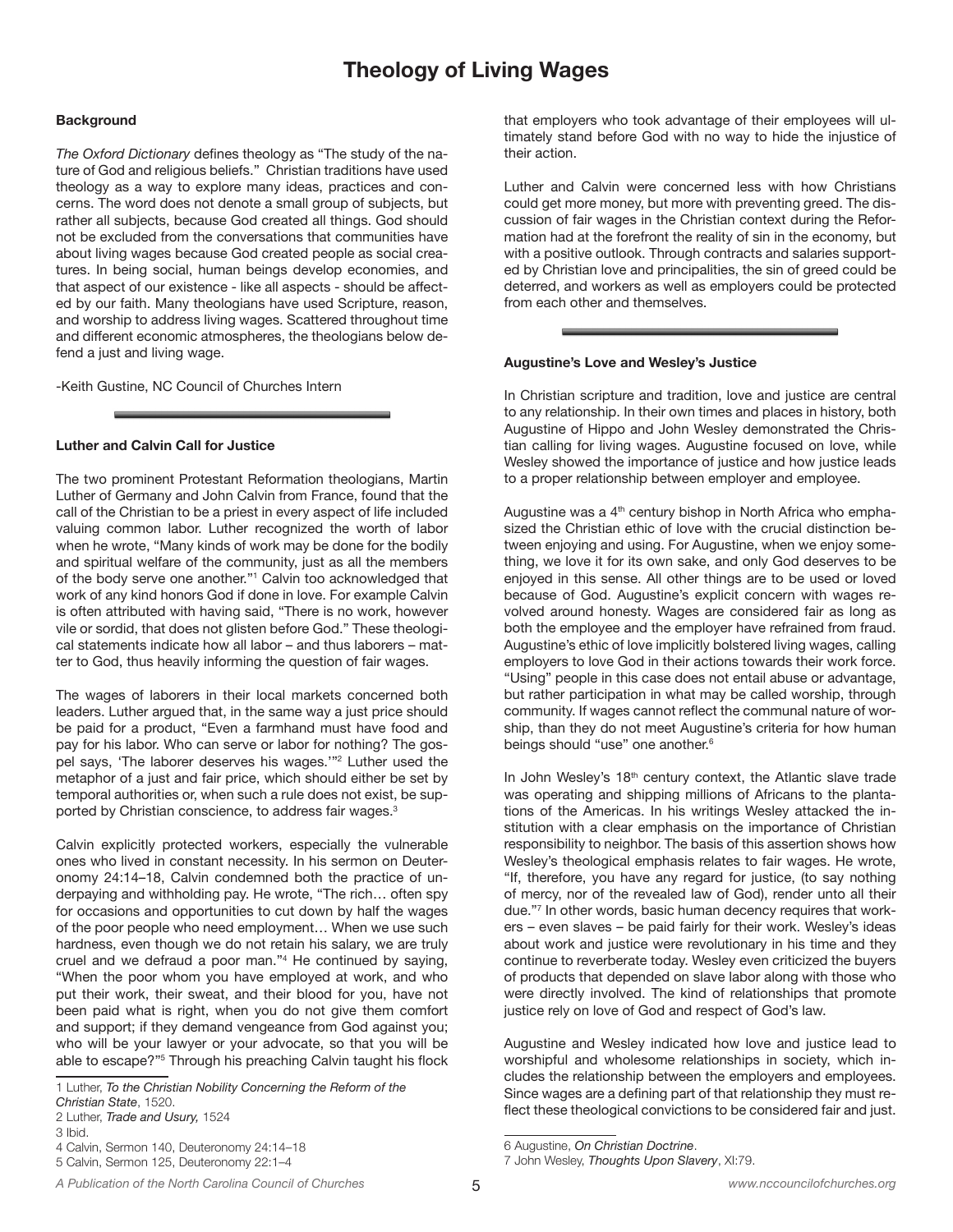# **Theology of Living Wages**

# **Catholic Perspectives**

In contemporary America the Catholic Church is a strong defender of laborers. For example, Dorothy Day and the Catholic Workers movement went to the poorest parts of the United States to fight for justice on behalf of the poor. Such action is supported by a robust theology providing guidance and support. St. Thomas Aquinas, Pope Leo XIII, and Dorothy Day herself provided a framework that shows the importance of living wages for Catholic communities.

Thomas Aquinas lived in the  $13<sup>th</sup>$  century, and wrote on a wide variety of subjects in his *Summa Theologica*. Aquinas described society in terms of the "part" and the "whole," and taught that because they are equal what belongs to the whole in some ways belongs to the part. Pope Leo XIII picked up Aquinas' language in his encyclical *Rerum Novarum* to show that the concerns of the poor stand equally with the concerns of all other parts of society.<sup>8</sup> This is distributive justice, giving all people equal attention and regard. Neither of these theologians intended to dismantle private ownership, but both emphasized that those with capital should provide enough pay for those who are in the lower classes and performing manual labor. Fair wages, in short, reflect distributive justice.

Dorothy Day served as a Catholic lay-woman in 20<sup>th</sup> century United States. She kept many dairies and wrote several books. In her work she continually emphasized the plight of those who were marginalized by society. Since her death in 1980, the Catholic Workers movement has continued her work and her theological conviction that God cares especially about the poor. She responded to debilitating poverty by articulating a system called "Distributism." Neither capitalism nor socialism, Distributism explicitly calls for wages to provide enough money to enable families to remain the central community for the individual person, rather than the corporation or the state.<sup>9</sup> The family exists as God's created order and Day argued that the centrality of the family strengthens society. When people become overworked and underpaid due to their relative weakness in the labor market, they are unable to provide for or spend time with family. Then the divinely-ordained centerpiece is lost. Living wages, then, support the family.

Dorothy Day leaned heavily upon both Aquinas and Leo XIII in her writings. This shows a continuity within the Catholic tradition that existed even before industrialization. The concern for justice, virtue and God's desire for both to be defining characteristics of human society leads Catholics to stand for living wages.

# **Contemporary American Protestant Voices**

In the United States, many Christian theologians have stood up for living wages and fairness for vulnerable communities. For example, theologians such as Walter Rauschenbusch emphasized how the Christian church should challenge economic disparity and help its victims. Martin Luther King, Jr. gave his life to showing how faith challenges racial division in society. Countless others, including Dorothy Day (mentioned above), lived and worked in the United States defending living wages.

In *The Historical Roots of Christianity*, Rauschenbusch - like King, a Baptist - argued that scripture defends the poor, and he specifically used the Hebrew Bible's defense of wages as an example.<sup>10</sup> Rauschenbusch was attuned to scripture, and like John Calvin he saw how Deuteronomy called for a fair wage in no uncertain terms. Laborers deserved their wages and a Sabbath, which meant they could only work so many hours. Rauschenbusch related the scripture to the push for a government protected eight-hour workday and weekends off. Giving a Sabbath refreshes the workers, and wages would have to be high enough to provide for the laborers and their families during these days of rest.

Martin Luther King Jr.'s career is best known for his calls for the end of racism and his non-violent approach. Yet he always saw the cause of the poor interlinked with his critique of racism. During the latter part of his life, King explicitly pushed for an attack on poverty with the Poor People's Campaign. Seeing Vietnam drain the government's budget, the civil rights leader asked for renewed diligence to provide proper jobs and wages to revitalize the American poor.<sup>11</sup> His theological defense for such a goal in part relied on his famous use of scripture. He often quoted Amos 5:24: "But let judgment run down as waters, and righteousness as a mighty stream." He also reminded his followers that he was a servant of Jesus Christ in his defense of the poor. For him theology drove the call for fair wages and dignified jobs.

When King went to Memphis to support sanitation workers who went on strike for a fair wages, an assassin stole his life. It is not an accident that recent demonstrations for fair and living wages have been held on Martin Luther King Day. An American icon of justice and peace, King displayed the deep and theologically relevant nature of wages. Along with the countless voices in America that have cried out for proper relationships between worker and hirer, Rauschenbusch and King continue to provide a witness for why faith leads Christians towards a concern for living wages.

<sup>8</sup> Pope Leo XIII, *Rerum Novarum*, http://www.vatican.va/holy\_father/ leo\_xiii/encyclicals/documents/hf\_l-xiii\_enc\_15051891\_rerum-novarum\_ en.html, accessed July 13, 2011.

<sup>9</sup> Dorothy Day, *Articles of Distribution* – 2, http://www.catholicworker. org/dorothyday/daytext.cfm?TextID=160, accessed July 13, 2011.

<sup>10</sup> Walter Rauschenbusch, *Christianity and the Social Crisis in the 21st Century*, Ed. Paul Rauschenbusch (Harper One: New York) 2007. 11 Martin Luther King Jr., *A Time to Break Silence*, http://www.hartfordhwp.com/archives/45a/058.html accessed July 13, 2011.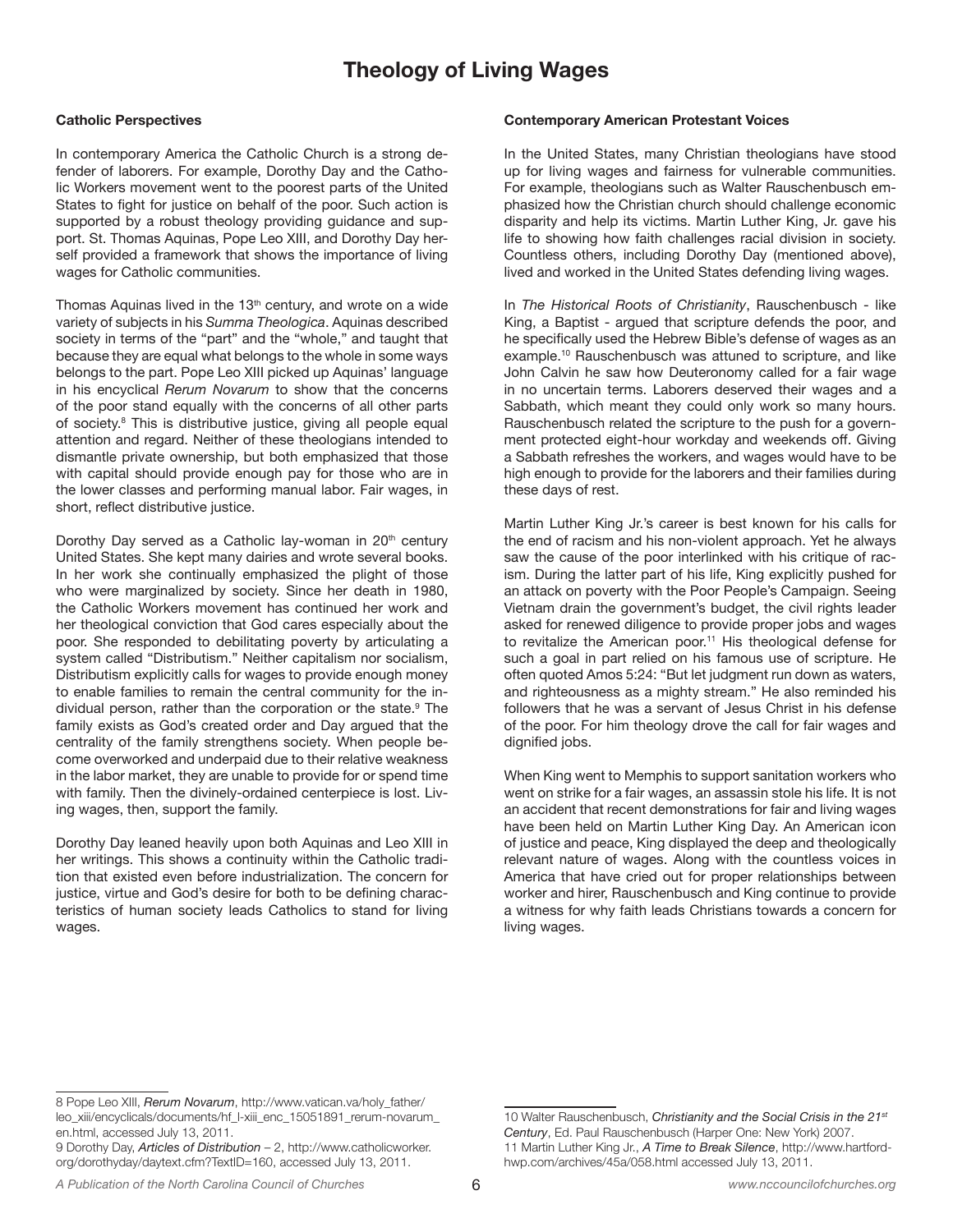# **African Methodist Episcopal Church**

The Mission of the African Methodist Episcopal Church is to minister to the spiritual, intellectual, physical, emotional and environmental needs of all people by spreading Christ's liberating gospel through word and deed. At every level of the Connection and in every local church, the African Methodist Episcopal Church shall engage in carrying out the spirit of the original Free African Society, out of which the A.M.E. Church evolved; that is, to seek out and save the lost, and serve the needy through a continuing program of:

- preaching the gospel,
- feeding the hungry,
- clothing the naked,
- housing the homeless,
- cheering the fallen,
- providing jobs for the jobless,
- administering to the needs of those in prisons, hospitals, nursing homes, asylums and mental institutions, senior citizens' homes; caring for the sick, the shut-in, the mentally and socially disturbed, and
- encouraging thrift and economic advancement.

*Official mission statement of the AME Church Source: www.amec3000.org/mission.htm*

# **African Methodist Episcopal Zion Church**

Intelligent concern for the extension of The Kingdom of Heaven on earth calls for attention to social agitation. The Bible clearly teaches that rich and poor should dwell together in peace, for the Lord is the maker of them all. The arraying of capital against labor and the division of society into conflicting classes are to be deplored, and, as far as possible, prevented. The Church should emphasize the duty of mutual forbearance and charity. It should be her aim to exalt the dignity of labor and to sanctify wealth and culture. The ministers of the Lord's house ought to be of such a nature that lines of social distinction should disappear, and the wholesome truth be universally accepted that God is no respecter of persons.

*Statement by the Committee on State of the Church, 1892 Source: www.amezqrhs.org/index\_files/Page688.htm*

#### **Alliance of Baptists**

Therefore, we join with our ecumenical partners in urging our local and state governments, the United States Congress and the Administration to:

- 1. Raise the minimum wage to a living wage.
- 2. Recognize the right of workers to organize for collective bargaining with employers regarding wages, benefits and working conditions.
- 3. Address fiscal problems in a way that safeguards assistance for impoverished and hungry families.
- 4. Protect and adequately fund programs that serve women and families—especially those struggling to overcome poverty—domestically and around the world.

5. Exempt domestic anti-poverty programs and poverty-focused humanitarian and development aid from cuts and multi-year spending caps. A strong precedent exists for protecting the poor in the context of deficit reduction by exempting such programs from cuts.

*Statement approved by the Alliance of Baptists Convocation, April 30, 2011 Source: www.sitemason.com/files/k4BAo8/Economic%20Justice%202011.pdf*

## **Christian Church (Disciples of Christ)**

WHEREAS, a central act of God in the Hebrew Bible is to deliver people from slavery into freedom; and

WHEREAS, Jesus came to preach good news to all, with commitment to and compassion for the poor; and

WHEREAS, all economic systems are under God's judgment; and

WHEREAS, people working 40 hours a week should be able to provide food, clothing, shelter, and health care for themselves and their families; and

WHEREAS, it is morally unacceptable that thirty-five million people living in the United States (including twelve million children) struggle for existence under the federal poverty line; and

WHEREAS, national wage policies are moral documents that express the moral values of our country; and

WHEREAS, private and public economic enterprises are responsible for and need to be held accountable for the social costs of paying living wages as part of doing business; and

WHEREAS, some corporations seek to minimize labor costs, cut benefits, and seek the cheapest global labor pools as a way of maximizing profits;

THEREFORE, BE IT RESOLVED that the General Assembly meeting in Portland, Oregon July 23-27, 2005 resolve to address issues of workers' wages and dignity, Biblically and theologically; and

BE IT FURTHER RESOLVED that the members of the Christian Church (Disciples of Christ) support national movements toward the passage of legislation that guarantees workers sufficient wages to supply adequate food, clothing, shelter, and health care for themselves and their families; and

BE IT FURTHER RESOLVED that the members of the Christian Church (Disciples of Christ) support movements that address the living wage and cooperate with workers, employers, labor unions, and organizations that are working to affirm workers' dignity.

*Statement approved by the General Assembly, 2005*

*Source: www.disciples.org/Portals/0/PDF/ga/pastassemblies/2005/resolutions/0517.pdf*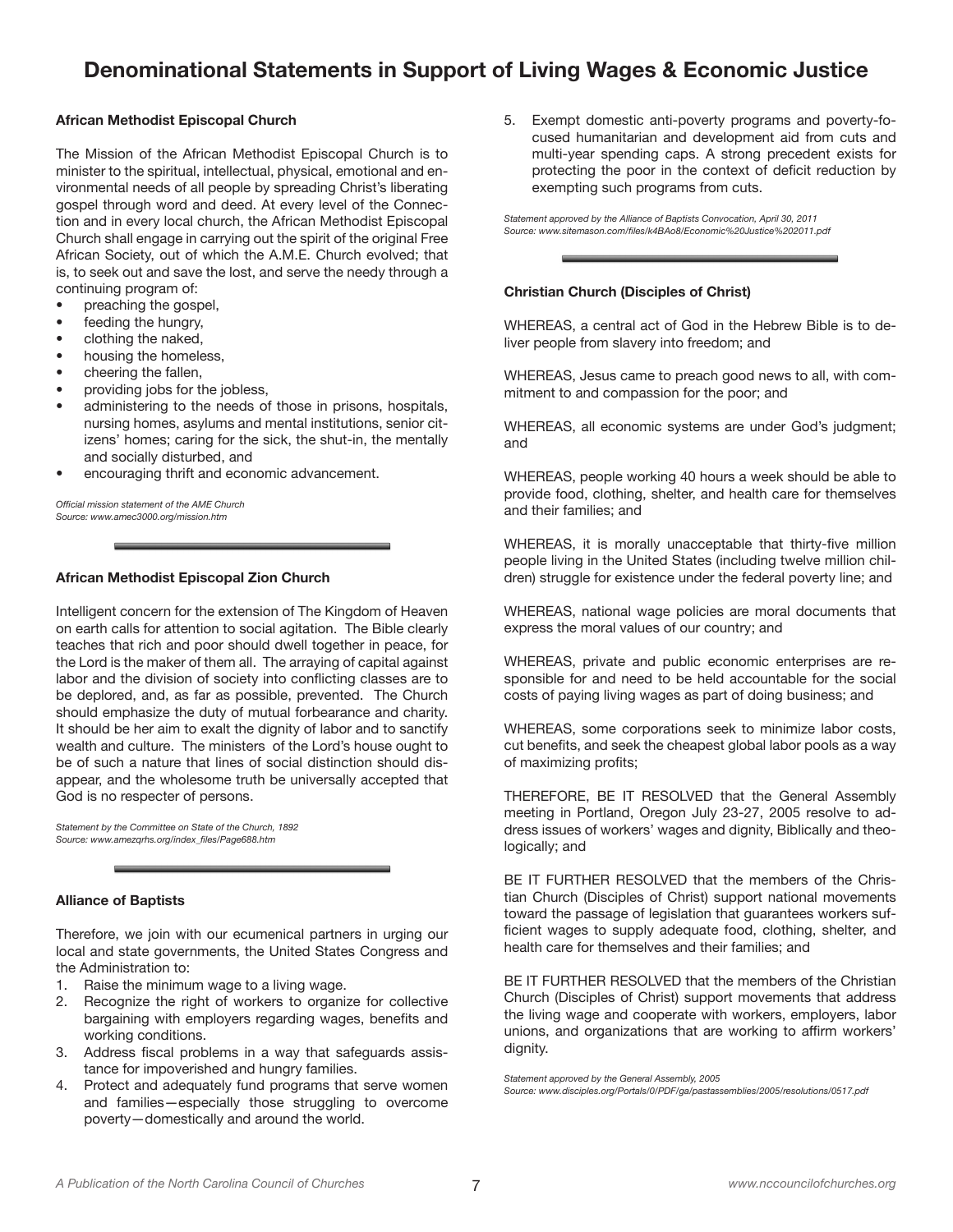# **Christian Methodist Episcopal Church**

# *Economic Life*

With full acknowledgment of stewardship under God and accountability to God, we stand for the acquisition of property by moral processes and the right to private ownership. We are thus obligated to evaluate each aspect of every economic order by the commands of Christ and judge its practices by the Christian gospel.

We believe that it is not only our duty to bring Christ to the individual, but also to bring the increasingly technological society in which we live more nearly into conformity with the teachings of Christ...

(c) Wages and Working Conditions. Free collective bargaining has proved its values in our free society whenever the parties engaged in collective bargaining have acted in good faith to reach equitable and moral solutions of problems dealing with wages and working conditions. We do not support the opinion voiced in some quarters that strikes should be made illegal. To declare strikes illegal would be to deprive workers of their right to collective action and, even more seriously, would place in the hands of government the power to force workers to remain on the job.

(d) Automation. Through automation, a greater number of people face job displacement, economic loss, and obsolescence of their skills. We affirm that it is a Christian duty to provide for all people opportunity to earn an adequate livelihood, to avoid unemployment and waste of personal and economic resources. We believe that workers who are displaced by automation should be given opportunity for retraining.

(e) Poverty and Unemployment. We believe that the economic development which makes possible material plenty for all imposes upon us great moral responsibility, since physical, emotional and spiritual development of millions of people throughout the world is hindered by poverty. We therefore stand for the eradication of poverty everywhere.

*Statement from The Social Creed of the Christian Methodist Episcopal Church, 1998 Source: www.c-m-e.org/core/Social\_Creed.htm*

# **The Episcopal Church**

*Urge Bishops and Diocesan Leaders to Support the National Implementation of a Just Wage*

Resolved, That the 73rd General Convention of the Episcopal Church urge Bishops and leaders within their dioceses actively to support the ongoing implementation of a living wage within the institutions of the church, as passed by the 1997 General Convention and continue to advocate the passage of living wage ordinances at all government levels.

*Statement approved by the 73rd General Convention of the Episcopal Church Source: www.episcopalarchives.org/cgi-bin/acts/acts\_resolution.pl?resolution=2000-a081*

### *Support Worker Unions and a Living Wage*

Resolved, That the 75th General Convention support actively the right of workers to form a union, and increase the support in our cities and states for passage of "living wage" legislation; and be it further

Resolved, That the Convention commit the Church at all levels to contract solely with union hotels in its meetings, or to obtain confirmation that local prevailing "living wages" are paid by all hotels the Church uses; and be it further

Resolved, That the 75th General Convention strongly urge the Church Center staff and especially the General Convention Planning Office to assure that dioceses that host events of The Episcopal Church comply with GC2003-A130 and provide a living wage for their employees…

*Statement approved by the 75th General Convention of the Episcopal Church Source: www.episcopalarchives.org/cgi-bin/acts/acts\_resolution.pl?resolution=2006-D047*

# **Evangelical Lutheran Church in America**

*Economic Life: Sufficient, Sustainable Livelihood for All*

Economic life pervades our lives, the work we do, the income we receive, how much we consume and save, what we value, and how we view one another. An economy (*oikonomia* or "management of the household") is meant to meet people's material needs. The current market-based economy does that to an amazing degree; many are prospering as never before. At the same time, others continue to lack what they need for basic subsistence. Out of deep concern for those affected adversely, we of the Evangelical Lutheran Church in America here assess economic life today in light of the moral imperative to seek sufficient, sustainable livelihood for all...

We commit ourselves as a church to:

- compensate all people we call or employ at an amount sufficient for them to live in dignity;
- provide adequate pension and health benefits, safe and healthy work conditions, sufficient periods of rest, vacation, and sabbatical, and family-friendly work schedules;
- cultivate workplaces of participatory decision-making;
- honor the right of employees to organize for the sake of better working conditions and for workers to make free and informed decisions; encourage those who engage in collective bargaining to commit themselves to negotiated settlements, especially when participatory attempts at just working conditions fail; and discourage the permanent replacement of striking workers.

We call for:

- other employers to engage in similar practices;
- government enforcement of regulations against discrimination, exploitative work conditions and labor practices (including child labor), and for the right of workers to organize and bargain collectively;
- public policies that ensure adequate social security, unemployment insurance, and health care coverage;
- a minimum wage level that balances employees' need for sufficient income with what would be significant negative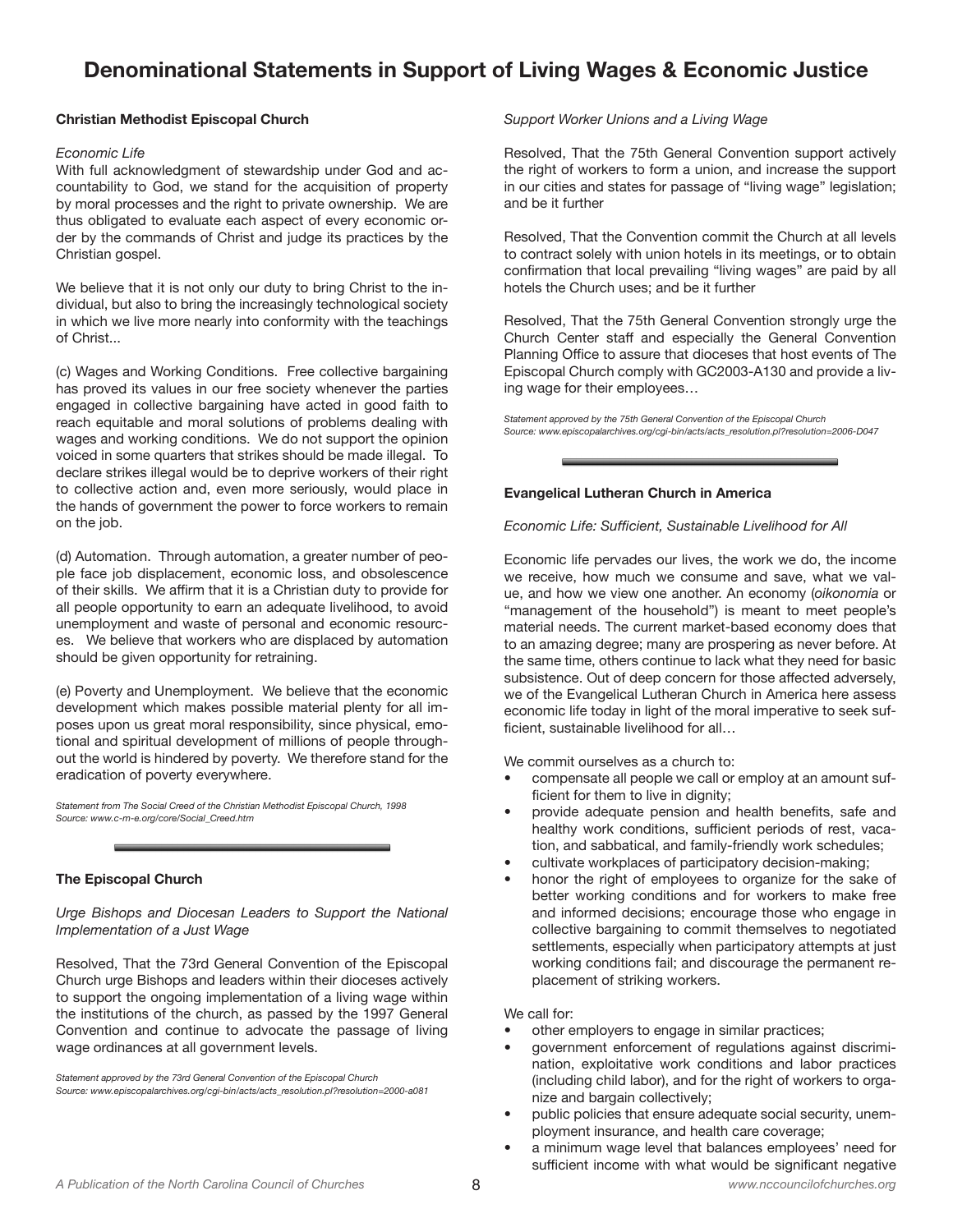effects on overall employment;

• tax credits and other means of supplementing the insufficient income of low-paid workers in order to move them out of poverty.

"Sufficiency" means adequate access to income and other resources that enable people to meet their basic needs, including nutrition, clothing, housing, health care, personal development, and participation in community with dignity…

In the United States, people's worth and value tend to be measured by the size of their income and wealth. If judged by their multimillion dollar compensations, top corporate officers and sports superstars would seem to be the most highly valued in our society. Enormous disparities between their compensations and the average wages of workers are scandalous…

We are sent forth into the world to bear witness to God's promised reign. The world is the whole household of God that economic life is intended to serve. The Spirit of God expands our vision and transforms our priorities. We realize that we do not eat alone; everyone needs to eat. The multitudes present around God's global table become our neighbors rather than competitors or strangers. Empowered by God, we continue to act, pray, and hope that through economic life there truly will be sufficient, sustainable livelihood for all.

*Adopted as a social statement of the Evangelical Lutheran Church in America by its sixth Churchwide Assembly, August 20, 1999*

*Source: www.elca.org/What-We-Believe/Social-Issues/Social-Statements/Economic-Life.aspx*

# **Presbyterian Church (U.S.A.)**

*Resolution on Just Globalization: Justice, Ownership, and Accountability*

In order to protect workers and financial systems at home and abroad, again through the appropriate agencies of the church:

1. Urge United States government agencies and authorities to increase the minimum wage toward a living wage and enforce minimum wage laws, worker safety regulations, and rights of workers to organize and bargain collectively, in accordance with longtime General Assembly support for such measures, and support the inclusion of similar worker safeguards within all of U.S. bilateral and multilateral trade agreements, as is already the case in European Union trade agreements.

2. Urge U.S. agencies and representatives, as well as individuals and congregations, to engage in efforts to end the sinful exploitation of people, especially children and women throughout the world by forced labor, inhumane working conditions, drug trafficking, prostitution, and other forms of involuntary servitude and degradation.

3. Express continuing concern for social inequities in the current U.S. income tax system and support for equity-based reforms, consistent with previous General Assembly policies (1977, etc.).

## **Reformed Church in America**

*Background from the 2007 Report from Commission on Christian Action to General Synod*

*No dimension of human experience is exempt and free to chart its own path...This means, obviously, that economic life can be autonomous only in rebellion and that the American Way of Life, like every other established order, is to be judged by the degree of its conformity with the kingdom of God, never confusing the one with the other (MGS 1984, p. 52).*

As a church that follows Jesus Christ, and as one that reads God's Word through a Reformed lens, the Reformed Church in America has a special call to social justice. The RCA takes very seriously the sovereignty of God and that means assessing all aspects of individual and communal life in light of God's reign. Other than the pervasiveness of the Holy Spirit, there is nothing in our communal life more pervasive than the economic dimension. The church needs to constantly be addressing the economic dimension as it is both the most threatening challenge to the reign of God on earth and simultaneously the dimension that has great potential to lead to positive communal changes within the reign of God.

The 1984 paper "Biblical Faith and Our Economic Life" states well the two sides of the economic "coin." On the positive side, "the God who created us gave us a world full of many things to enjoy. The world is not only beautiful, to express God's glory and give us aesthetic delight; it is also useful, to express his generosity and give us the material satisfaction of food and drink, clothing and shelter, etc. Righteousness and prosperity belong together" (MGS 1984, p. 53). On the negative side, our economic life leads to wealth and the desire for wealth, and both are extremely dangerous. Jesus addresses wealth repeatedly, saying things like, "you cannot serve God and wealth," and "how hard it is for those who have wealth to enter the kingdom of God! It is easier for a camel to go through the eye of a needle than for someone who is rich to enter the kingdom of God" (Lk. 16:13, 18:24-25)...

Whatever economic system holds sway over a nation, Christians must demand that it be just. Workers deserve to make a wage that allows them the material satisfaction of food and drink, clothing and shelter, and aesthetic delight. Raising the federal minimum wage would be a start toward a more just economic structure.

The RCA, though small, can and should influence the government in regard to minimum wage. There is a way to join our voices with the wider church to ensure that the Congress hears the voice of those who believe in God's reign over our economic lives—the Let Justice Roll Living Wage Campaign...

Injustice runs deep in our economic system. Raising the federal minimum wage or raising state minimums will not curb all injustice. For instance, billion dollar corporations are increasing the number of part-time workers to avoid having to provide required health care benefits for full-time workers. However, an increase of the federal minimum wage will immediately positively impact the lives of some 10 million American workers who earn the minimum wage, and it will, of course, impact their families as well.

*Approved by the 217th General Assembly of the Presbyterian Church (U.S.A.), 2006 Source: www.oga.pcusa.org/publications/resolution-on-just-globalization.pdf*